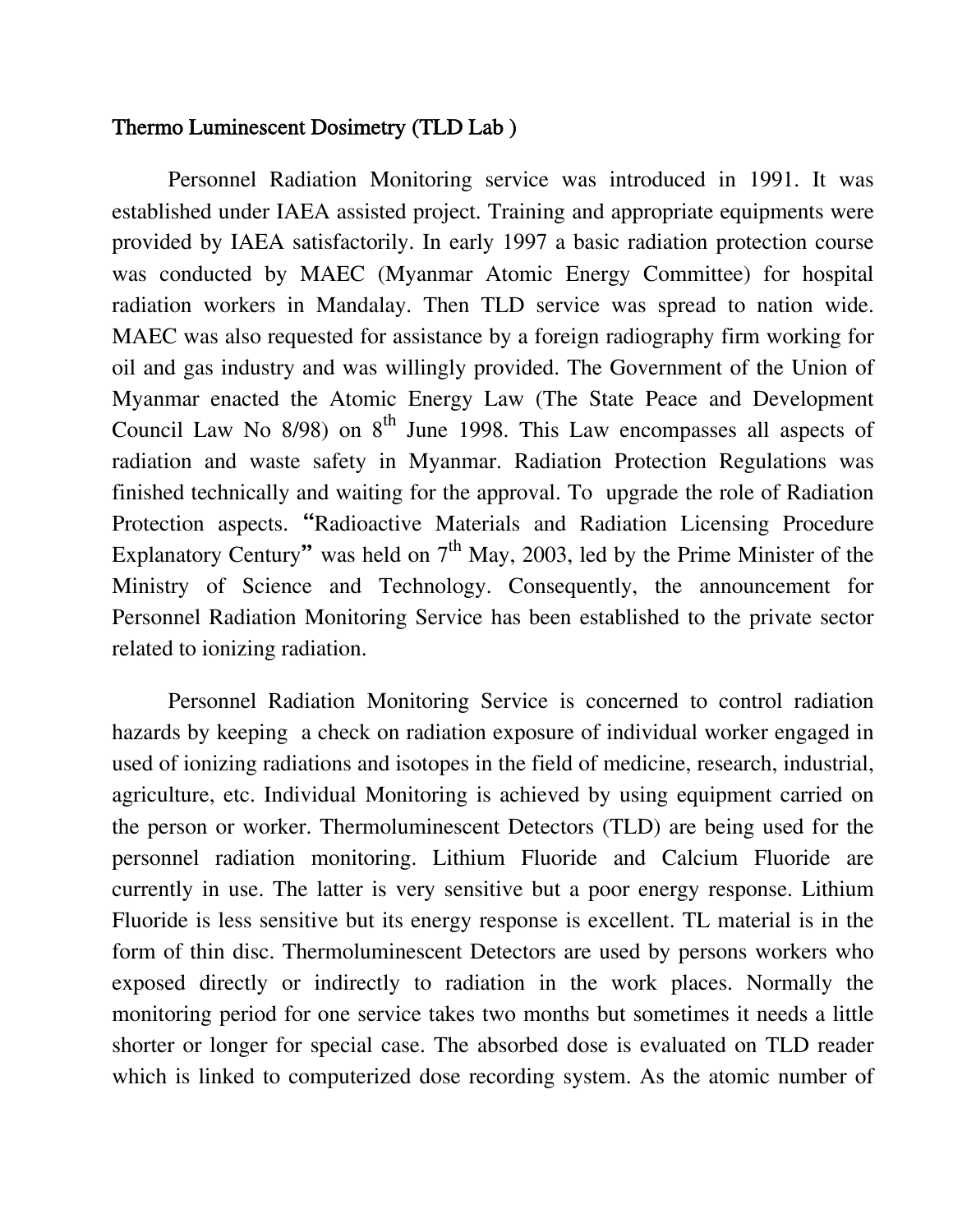LiF is equivalent to human tissue, it gives reliable results of skin & whole body dose.

## Purpose

 The purpose of personnel radiation monitoring service is to ensure that the workers who exposed directly or indirectly to ionizing radiation are kept within the dose limits recommended by the International Commission on Radiological Protection and to ensure that nobody is exposed to maximum permissible dose.

## Facilities

 The Harshaw model 4500 manual TLD workshop is state of the art instrument used for Thermoluminescent dosimetry (TLD) measurement. The complete workstation includes a personal computer with the Harshaw Radiation Evaluation and Management system (TLD REMS) software. The workstation computer is an IBM personal computer with the following minimum equipments.

- 386 SX 3 20 processor or better.
- Math Coprocessor
- 200 megabyte hard disk drive
- 2 MB RAM
- One diskette drive
- Dot matrix printer IBM pro printer compatible
- Optional laser printer HP laser Jet II compatible

TLD-REMS software is used exclusively for Harshaw reader. This software also provides a common interface from reader to a central computer system. Two photomultiplier tubes are incorporated in a sliding housing for rapid manual reading of while body environmental TLD cards.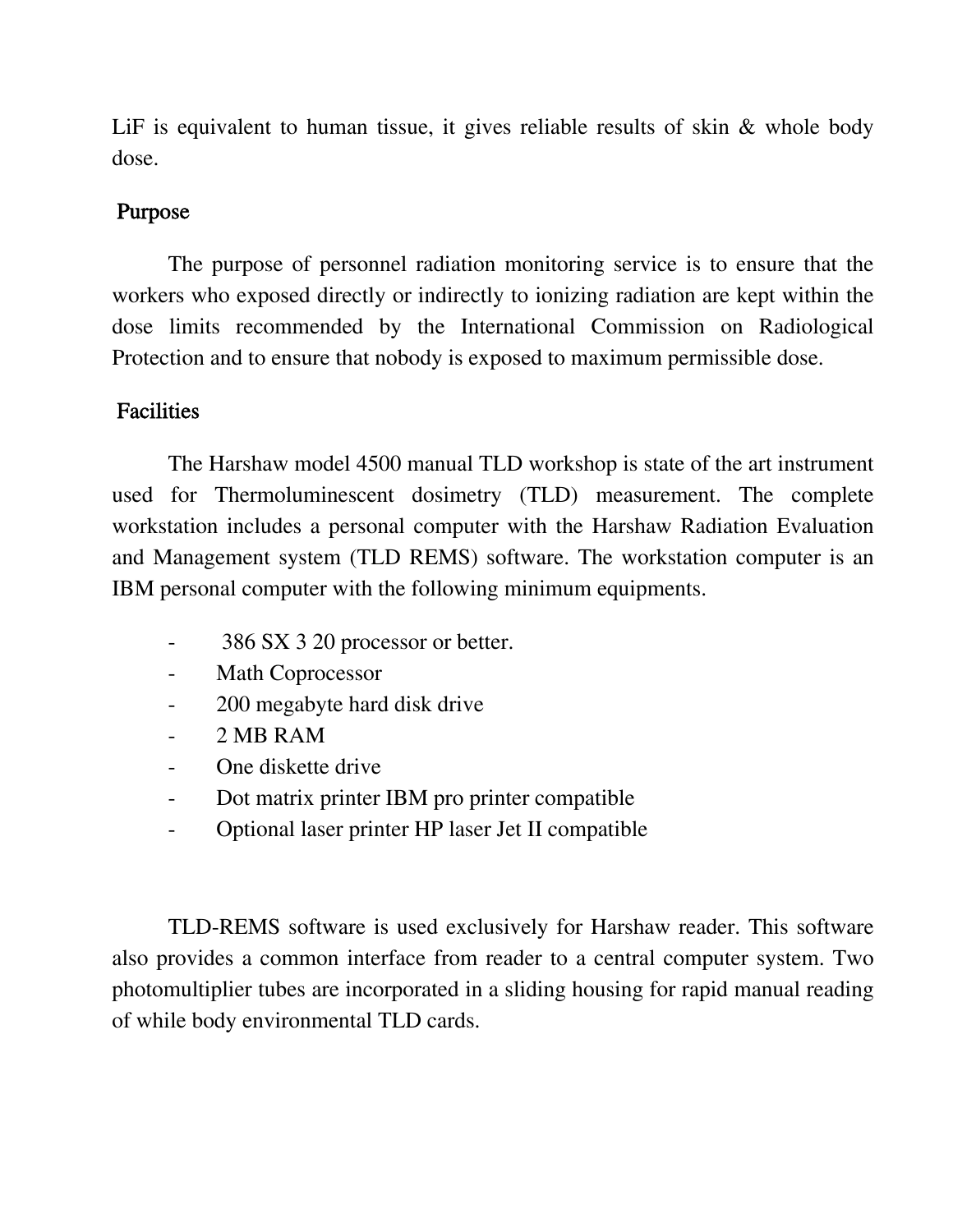The TLD Irradiator Model 2210 is consisting in this system for calibration process. Annealing of TLD cards, Generating the calibration cards, Calibrating the TLD readers, Card calibrations are done before distribution to the users.

In very soon, we will use Landauer "Inlight Automatic Reader" to upgrade our personnel monitoring system. It can be made automatic processing of 50 dosimeters per standard magazine at one time.

### Optically Stimulated Luminescence Dosimetry (OSLD)

At present, DAE substitute Landauer 'InLight Automatic Reader' in Harshaw TLD Reader to upgrade our personnel radiation monitoring system. It can be made automatic processing of 280 dosimeters per hour with results in 0 to 13 seconds at one time with multiple read.

### InLight Systems

InLight Systems are automated dosimetry systems using Landauer's optically stimulated luminescence (OSL) technology.InLight System includes a reader, an external PC, containing the InLight software that provides control over data recording, analysis and the step up and management of the database and custom software.OSL dosimeter system consists of a four- chip OSL dosimeter, with  $Al_2O_3$ detector. InLight Automatic Reader provides readout for InLight System dosimeters.

Dosimeter measures radiation exposure with carbon- doped aluminum oxide detector  $(A<sub>12</sub>O<sub>3</sub>:C)$  read out by OSL technology. The read out process uses a light emitting diode (LED) array to stimulate the detectors, and the light emitted by the OSL material is detected and measured by a photomultiplier tube (PMT) using a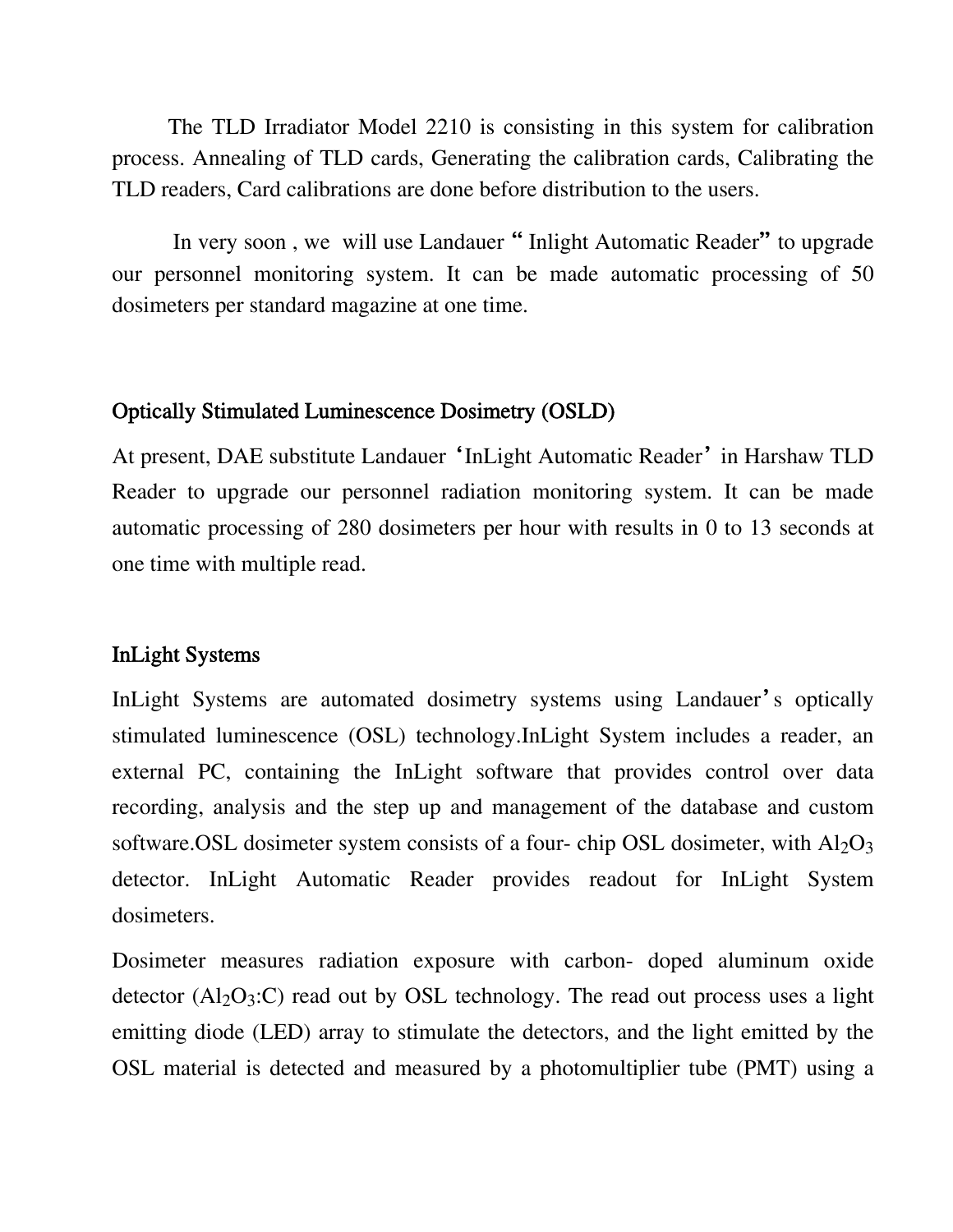high sensitivity photon counting system. The amount of light released during optical stimulation is directly proportional to the absorbed radiation dose and the intensity of stimulation light. The OSL read out process of  $Al_2O_3$ : C allows for dose verification through reanalysis (approximately less than 0.5% of the signal is removed for each reading). OSL has found a widespread application in a variety of radiation dosimetry fields, including personal monitoring, environmental monitoring, retrospective dosimetry used in the dating of archaeological and geological material, reconstruction of radiation doses following a nuclear accident, and space dosimetry.

Recommended dose equivalent limits are as follow;

| Occupational | $= 20$ mSv/year                                               |
|--------------|---------------------------------------------------------------|
|              | (Average over 5 years but not exceed 50 mSv in a single year) |
| Public       | $= 1$ mSv in a year                                           |
|              | Skin (extremity) = $500$ mSv/year                             |
|              | (eg. Wrist, ankle, feet etc.)                                 |
| Lens of eye  | $= 150$ mSv/year                                              |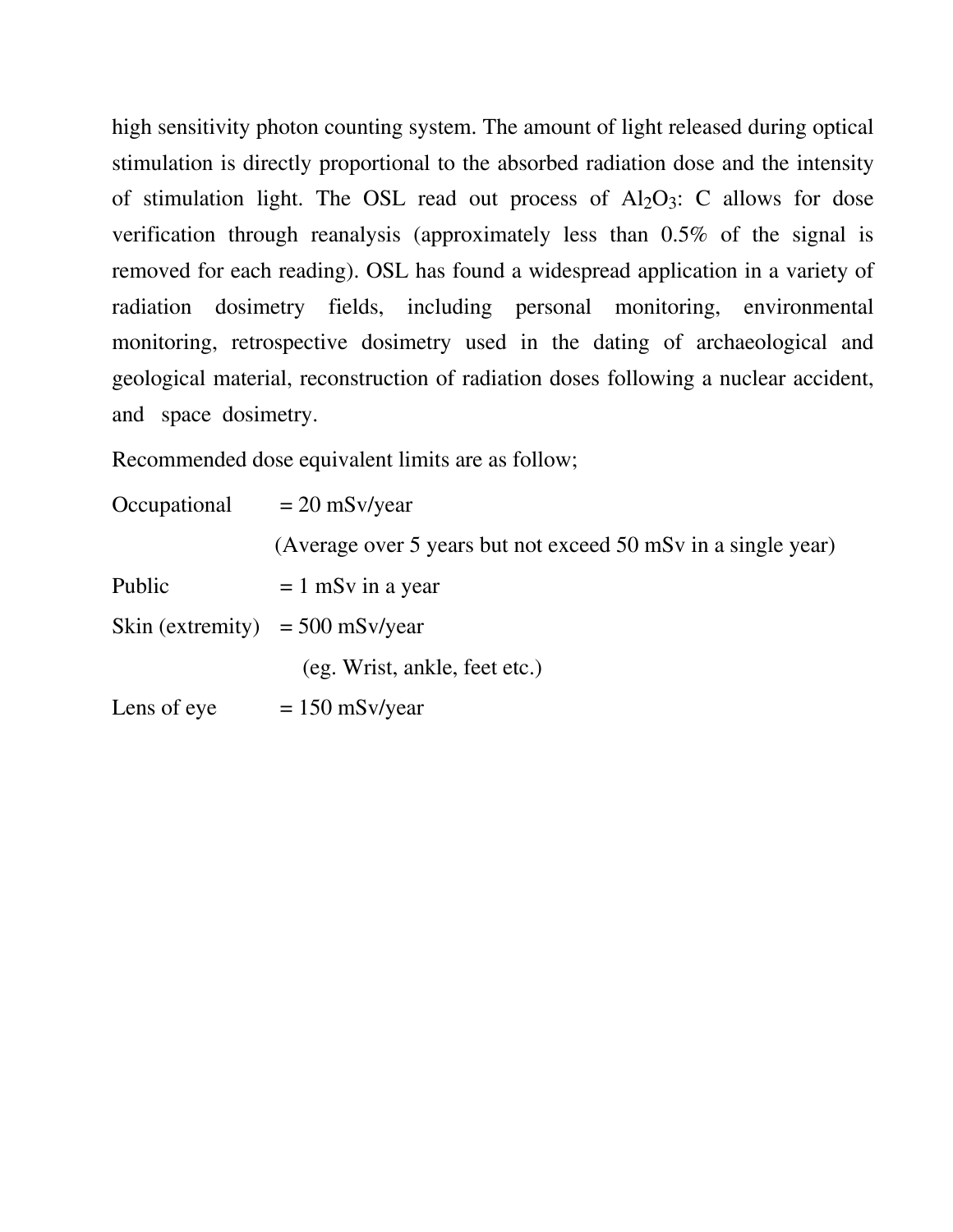## သိပ္ပæနှင့်နည်းပညာဝန်ñကီးဌာန

## အဏâြမူစွမ်းအင်ဦးစီးဌာန

# လုပ်သားတစ်ဦးချင်းအတွက်ဓါတ်ရောင်ခြည်သင့်မှုတိုင်းတာရေးလုပ်ငန်း

## ရည်ရွယ်ချက်

ရေဒီယိုသတ္တိကြွပစ္စည်း(သို့မဟုတ်) ရောင်ခြည်ထုတ်ကိရိယာနှင့်ထိတွေ့လုပ်ကိုင်နေသော လုပ်သားတစ်ဦးချင်းအတွက် ဓါတ်ရောင်ခြည်သင့်မှုပမာဏကို ICRP (International Commission of Radiation Protection) က သတ်မှတ်ထားäသာခွင့်ြပုနိâင်သည့်စæနĂန်းထက် ကျော်လွန်မှုမရှိစေရန် စောင့်ကြည့်တိုင်းတာမှုပေးခြင်းဖြင့် လူကိုအန္တရာယ်ဖြစ်စေနိုင်သည့် ဓါတ်ရောင်ခြည်သင့်မှုမှကာကွယ် ပေးရန်ဖြစ်သည်။

## အသုံးပြုတိုင်းတာသည့်နည်းစံနစ်

အလင်းဆိုင်ရာလှုံ့ဆော်ခြင်းဖြင့် အရောင်ပြောင်းတောက်စေသောစံနစ် Optically Stimulated Luminescence Dosimetry System (OSLD)

ကို အခြေခံ၍ ရောင်ခြည်သင့်စဉ် ရောင်ခြည်သင့်မှုစောင့်ကြည့်တိုင်းတာသည့် ကဒ်ပြားက စုပ်ယူထားသော " ေ ရောင်ခြည်ကိုရောင်ခြည်တိုင်းကိရိယာဖြင့် " တိုင်းတာ၍ အäြဖထâတ်ယူြခင်းြဖစ်ပါသည်။

## အကျိုးသက်ရောက်မှု

စောင့်ကြည့်တိုင်းတာရာတွင်ဓါတ်ရောင်ခြည်စုပ်ယူနိုင်စွမ်းရည်မြင့်မားပြီးလူ၏တစ်သျူးနှင့်  $t$ issue equivalent performance ဖြစ်သော  $\overline{Al_2O_3:C}$  ကိုအသုံးပြုထားခြင်းကြောင့် လူ၏အရေပြားကို ထိရောက်သော ဓါတ်ရောင်ခြည်သင့်မှုပမာဏ (Skin Dose) နှင့် လူ၏ပျမ်းမျှ ခန္တာကိုယ်ကို ထိရောက်သော ဓါတ်ရောင်ခြည်သင့်မှုပမာဏ (Whole Body Dose) ကိုအနီးစပ်ဆုံး ရရှိနိâင်ပါသည်။

## ဝန်ဆောင်မှုစနစ်

ဓါတ်ရောင်ခြည်သင့်မှုစောင့်ကြည့်တိုင်းတာသည့်ရင်ထိုးကိုအသုံးပြုပါက ကျိုဉီးစီးဌာန တွင်လျှောက်ထားတောင်းယူနိုင်ပါသည်။ မည်သည့်အတွက်ကြောင့် အသုံးပြုလိုသည်ကို